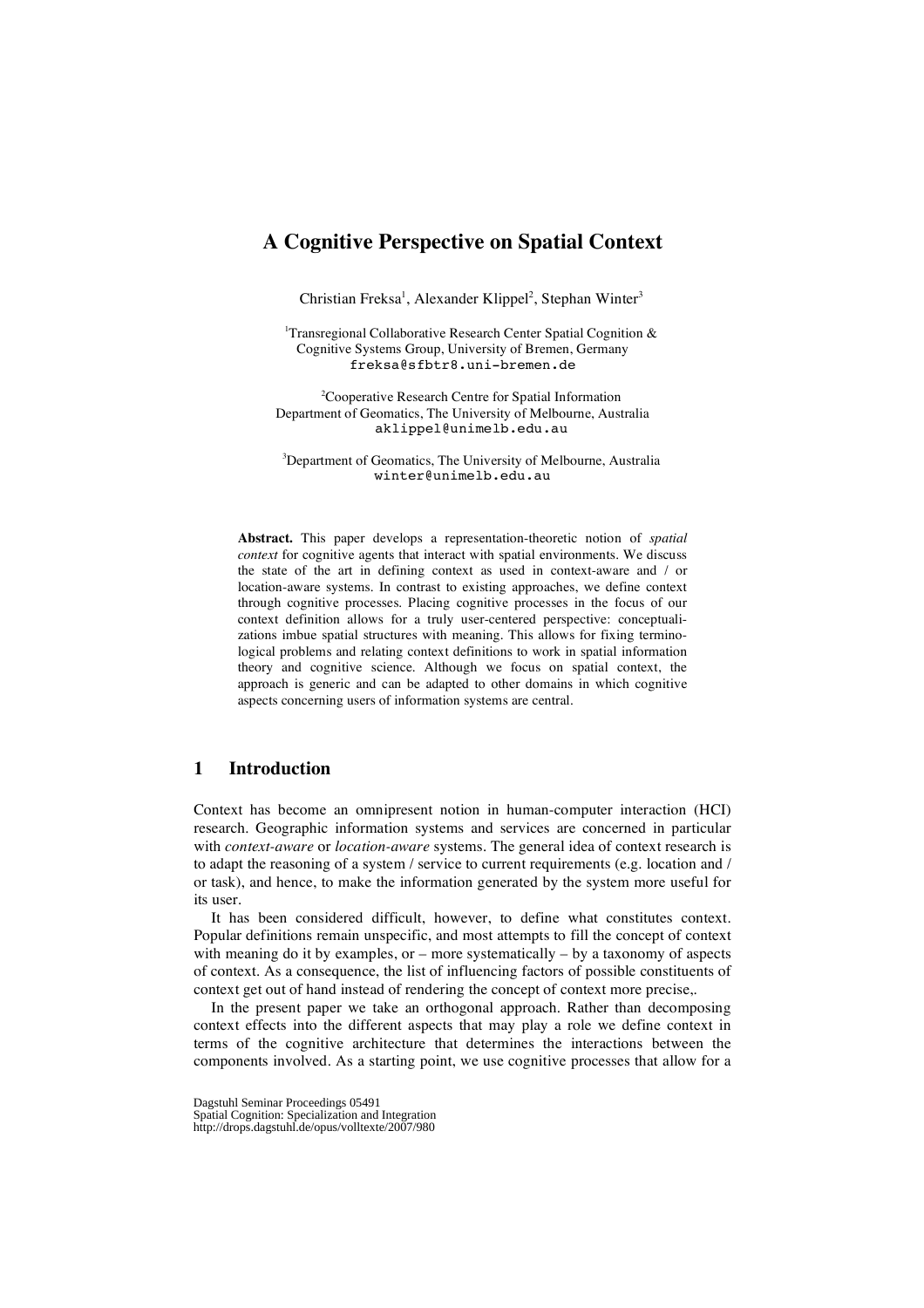characterization of context, in particular *spatial context*. From such an operational definition of context we expect a better understanding of context effects and on requirements to be taken into account when dealing with context.

The paper is structured as follows: We briefly introduce the notion of context as found in the ubiquitous computing literature and point out weaknesses of current context definitions. On this basis we develop a cognitive architecture for wayfinding problems to exemplify interactions that take place in human spatial problem solving. We discuss the trilateral relationship between an environment, a cognitive agent, and a cartographic map and the interactions that take place between these three entities. On this basis we define *spatial context*. We conclude by discussing possible applications and give an outlook how this approach can be used to overcome deficiencies in more general context definitions.

## **2 The notion of context in ubiquitous computing**

Spatial context came into the focus of research with the concept of ubiquitous computing (Weiser, 1991). Ubiquitous computing aims to provide services everywhere and at any time that take into account features of the actual environment and situation; hence, ubiquitous computing requires information about the environment as well as about the situation and goals of the cognitive agent. For that purpose, ubiquitous computing concepts employ sensors that collect data on the user's location as well as environmental parameters. Interface design research has been aware of the separation of the physical environment and its representation in digital space for a long time (cf. Ishii & Ullmer, 1997). However, this separation usually reflects the provider's perspective and ignores the individual user with her knowledge, abilities, focus of attention, or emotions. For example, a mobile navigation system that only considers the environment and its representation in digital space would neither take into account the cognitive map of the user nor her spatial abilities.

The term 'context' itself has become ubiquitous in the research literature. It is used in combinations such as 'context-aware' systems (Abowd et al., 1997; Dey, 1998; Kjeldskov et al., 2003), or, for specific contexts such as location, in respective combinations such as 'location-aware' systems (e.g., Nicklas et al., 2001; Want & Schilit, 2001; Winter, 2003). The frequently cited survey by Chen and Kotz (2000) clarifies that context-awareness means that applications have to adapt to changing context instead of producing prefabricated content. For example, a (location-aware) mobile navigation system adapts automatically to the changing location of the mobile user and specifies route directions with respect to this location without further user interaction. In contrast, a web service for locating street addresses might come up with a similar map, but will not be considered context-aware since all parameters have to be explicitly specified by the user without taking into account the location at which the query is specified. Other authors distinguish between reactive systems that adapt to the current context, and proactive systems that anticipate future context (Mayrhofer et al., 2003). In any case, time, location, and change play an important role for context.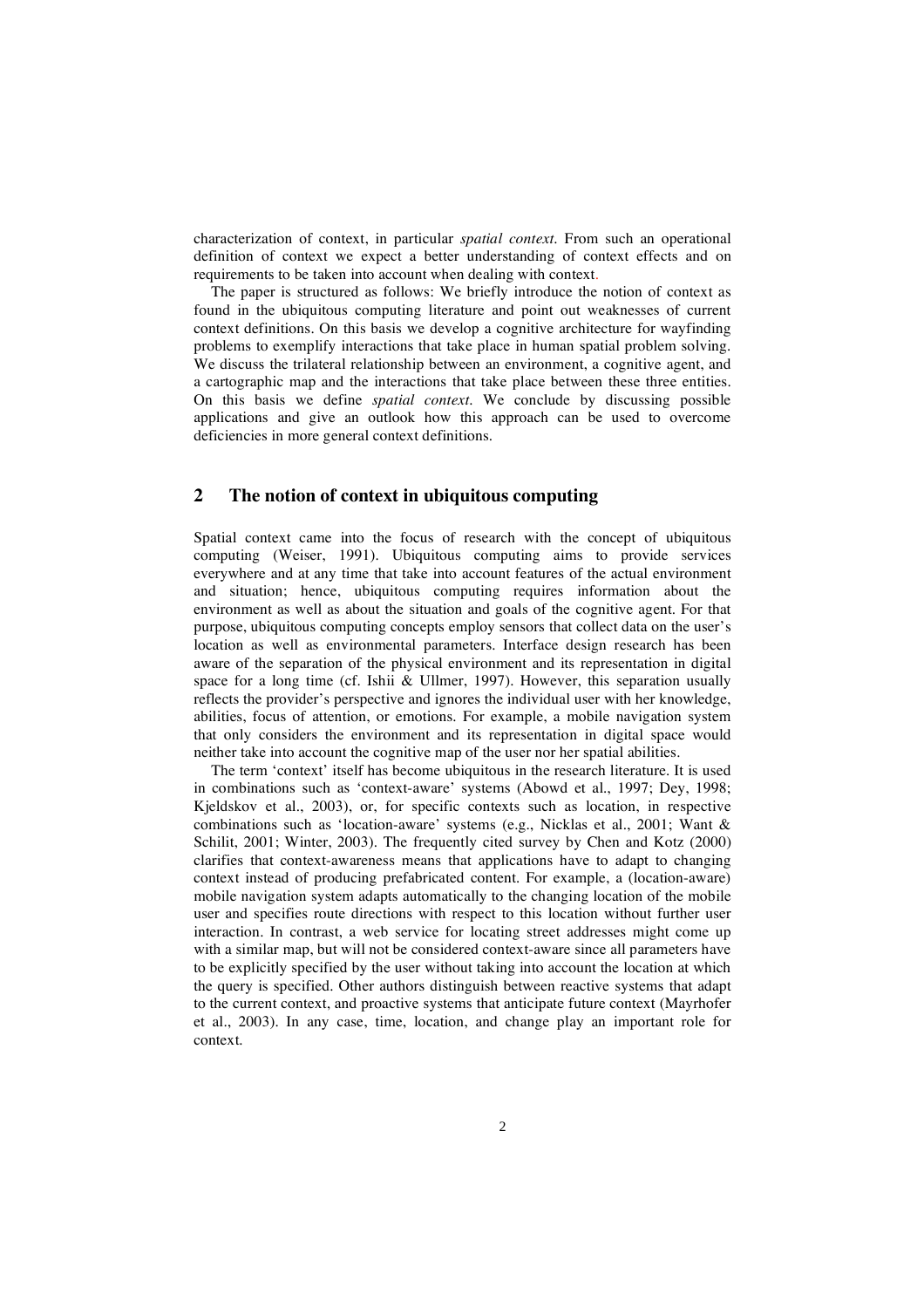In this literature, almost all authors agree that it is difficult to define the term 'context'. A generally accepted definition does not exist and the term is frequently used with unspecific meaning. According to Dey (1998), context is "any information that can be used to characterize the situation of entities that are considered relevant to the interaction between a user and an application, including the user and the application themselves." To precisiate the concept of 'context' the literature has developed taxonomies of aspects that together form context. The influential taxonomy by Schilit et al. (1994) names *spatial context* (where you are), *social context* (who you are with), and *computing context* (what resources are nearby), a taxonomy that is widely considered incomplete (see, e.g., Chen & Kotz, 2000). Alternatively, Dix et al. (2000) distinguish infrastructure context, system context, domain context, and physical context. This illustrates that the categorization of the notion 'context' in turn depends on the specific context for which the notion is used; there seems to be no natural categorization of context. Categorizations of context frequently are made adhoc without formal methodology, and hence without proof of completeness or relevance.

Some of the aspects of context identified in ubiquitous computing now receive attention in the spatial information theory literature. Among the first is cultural context in cross-language studies (Levinson, 2003; Mark, Skupin, & Smith, 2001; Mark & Turk, 2003). Another one is temporal and spatial context in characterizing the salience of spatial features (Elias, 2003; Winter et al., 2005). This literature typically avoids defining or categorizing specific features of context.

Dix et al. (2000) acknowledge that context-awareness is not a question of a system interface, but of the broader circumstances in which the system is applied, including the physical environment. From that perspective they focus on location. They consider location and environment in terms both of the physical space and its representation in the map system. They implicitly introduce what we will call 'environment' by means of nearness and set up an algebraic specification for the type *space*, consisting of location, nearness, and regions, and for the type *world*, consisting of spaces and bodies. With these elements they set up a kind of top-level ontology of spatial context in the environment in the mind of a wayfinder or in the system that computes maps. So far, this is the only formal approach to define spatial context in ubiquitous computing.

Instead of providing a new taxonomy for contexts we will investigate in the following sections how contexts are created and used; this will help us to provide an operational definition of context. When we focus on spatial context, we follow Dix et al. in their argumentation that spatial relations form a fundamental aspect of context for location-aware systems.

# **3 The relation between spatial environment, cognitive agent, and cartographic map**

Let us now render the notion of *spatial context* more precise. In contrast to approaches that are concerned with the potential factors contributing to context, we will detail the cognitive and computational functions of negotiating knowledge in a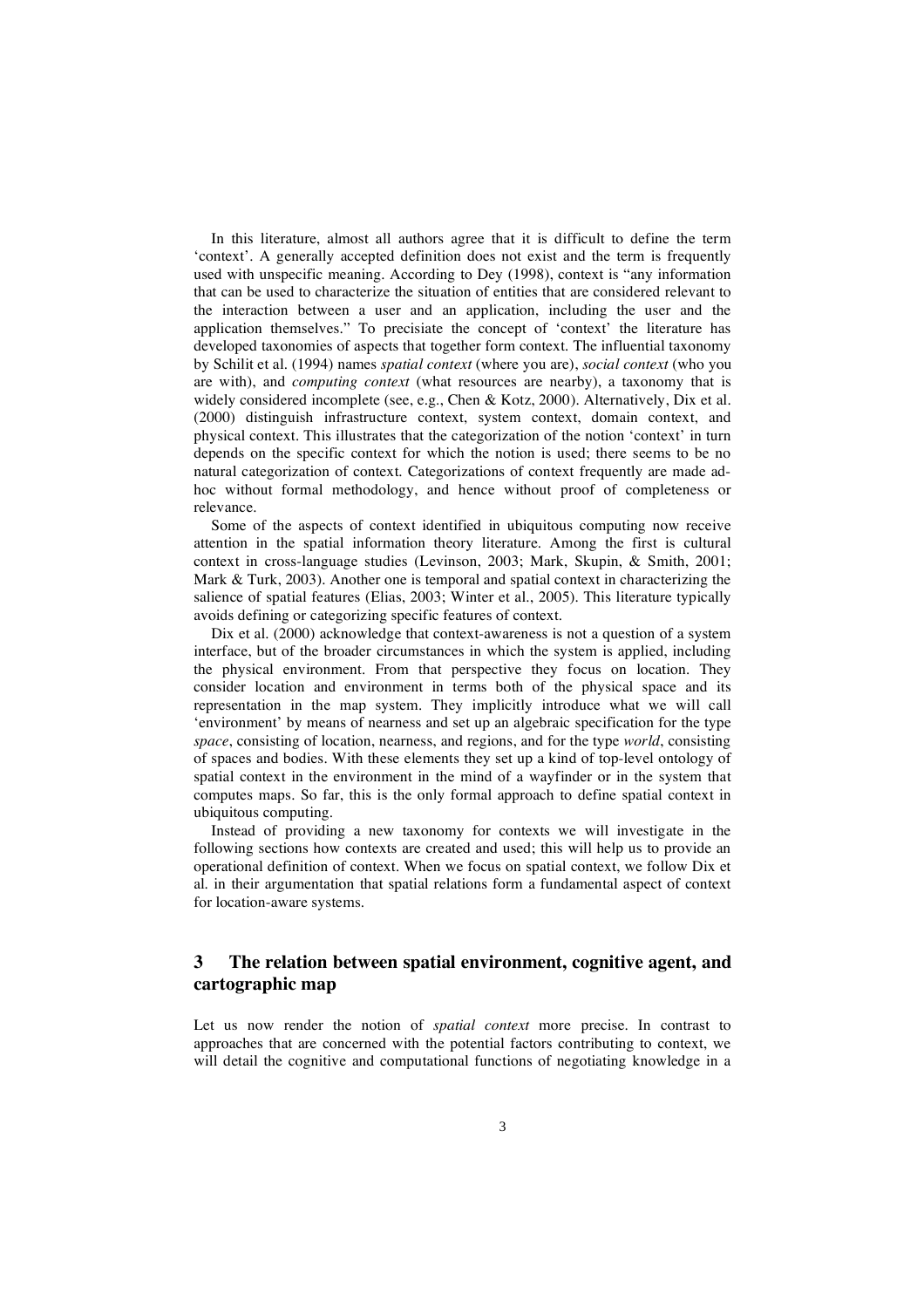complex system. This system distinguishes the major components in which these different factors may play a role. We will discuss the roles of spatial contexts in the framework of the trilateral relationship between a spatial environment, a cognitive agent interacting with this environment, and an external representation of that environment (specifically: a map) that the agent may use to support this interaction.

Why are maps useful for our spatial orientation in an environment in which we are immersed and to which we have direct visual access? To answer this question, we will look at the kinds of entities and structures that are involved in solving orientation and wayfinding tasks. We will distinguish between the spatial environment *E*, in which the orientation or wayfinding task is to be carried out; the cognitive agent  $A - a$ person or a robot – who carries out the task; and the map *M* that serves as a tool for performing the task. These three entities are involved in rather sophisticated cognitive interaction processes when we use maps to solve orientation or wayfinding problems.

To reduce the complexity in presenting this trilateral relationship, we will carry out a Gedankenexperiment involving the three entities *E, A,* and *M* in the paradigm of *synthetic psychology* as introduced by Braitenberg (1984) and discussed for spatial communication with maps, for example by Frank (2000). We will begin with a simple configuration and analyze interaction processes that may take place in this configuration; we then will gradually augment the configuration and we will investigate from a knowledge representation-theoretic perspective in which ways the augmentation influences the interactions. On this basis we develop a representationtheoretic characterization of spatial context applicable to spatial reasoning and spatial interaction.

#### **3.1 An agent without cognition in a spatial environments**

The Gedankenexperiment starts by considering a spatial environment *E* and primitive agents *A* (amoebas or other abulic agents) to whom we would not concede any cognitive capabilities. How do amoebas move in a spatial environment? In a structured environment, their tracks will not be equally distributed random spatial configurations; rather, the tracks will be influenced by the initial position and by the physical structure and the physical forces acting in the environment. For example, if the environment consists of hills and water streams, the movements of the amoebae are guided to follow the spatio-temporal course of the water streams. Those parts of the spatial environment that influence the motion of the amoeba belong to the spatial situation context of the amoeba. The abulic agent completely depends on the *affordances* of the environment that will determine where they move (cf., Gibson, 1979). This can be regarded as a weak version of "knowledge in the world" (e.g., Norman, 1980; Raubal & Worboys, 1999); it also can detail the very origin of this knowledge.

Although we discuss movements in our Gedankenexperiment, we will not emphasize the issue of temporal context and of changing knowledge about the environment, here,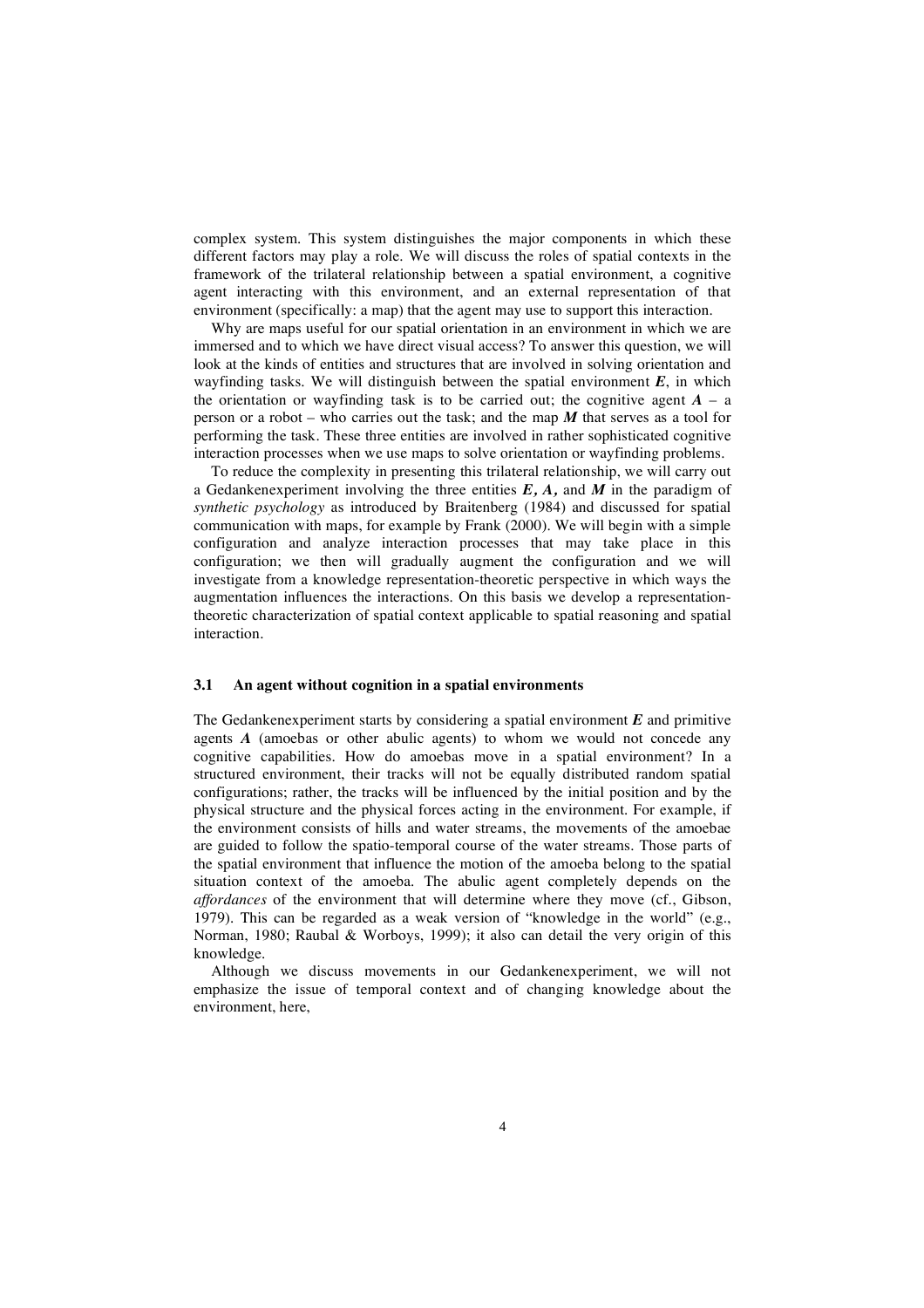#### **3.2 A cognitive agent without mental representation of its spatial environment**

How does the situation change when we replace the primitive agent by a cognitive agent – specifically by a human being or a cognitive robot? The physical affordances of the environment will still determine to a large extent where the agent will move (see Fig. 1): one of the fundamental aspects of affordance, of course, is gravity; it will keep the agent on the ground, for the most part. Other aspects are passages that are easy to traverse and obstacles that will prevent the agent from moving to certain places. Besides the affordances imposed by the environment certain affordances are imposed by size, shape, and abilities of the agent: the agent can perform certain movements on the basis of its anatomy and physiology; certain other movements are not possible. In general, affordances are determined by the *interaction* between agents and their environments: for instance, the size of an agent interacts with the size of a passage: the relationship between these sizes will determine the affordance of certain movements between the agent and the environment.



**Fig 1.** Affordances emerge in the interaction between environment (E) and agent (A).

Let us now consider the cognitive side of the agent: the agent wants to move to some specific location in the environment, say to the exit of the building he is in. Agents with low-level cognition (e.g., insects or reactive robots) may employ rather primitive reactive mechanisms to move to their destination that do not require an internal representation of their environment in their minds (e.g., Brooks, 1991); thus, simple cognitive affordances relating to the agent's perception and action capabilities can be engaged in addition to the purely physical affordances discussed in the previous section.

#### **3.3 A cognitive agent with mental representation of its spatial environment**

Higher cognitive animals like rats, humans, or cognitive robots build up internal representations of their environment (frequently referred to as *cognitive maps*) that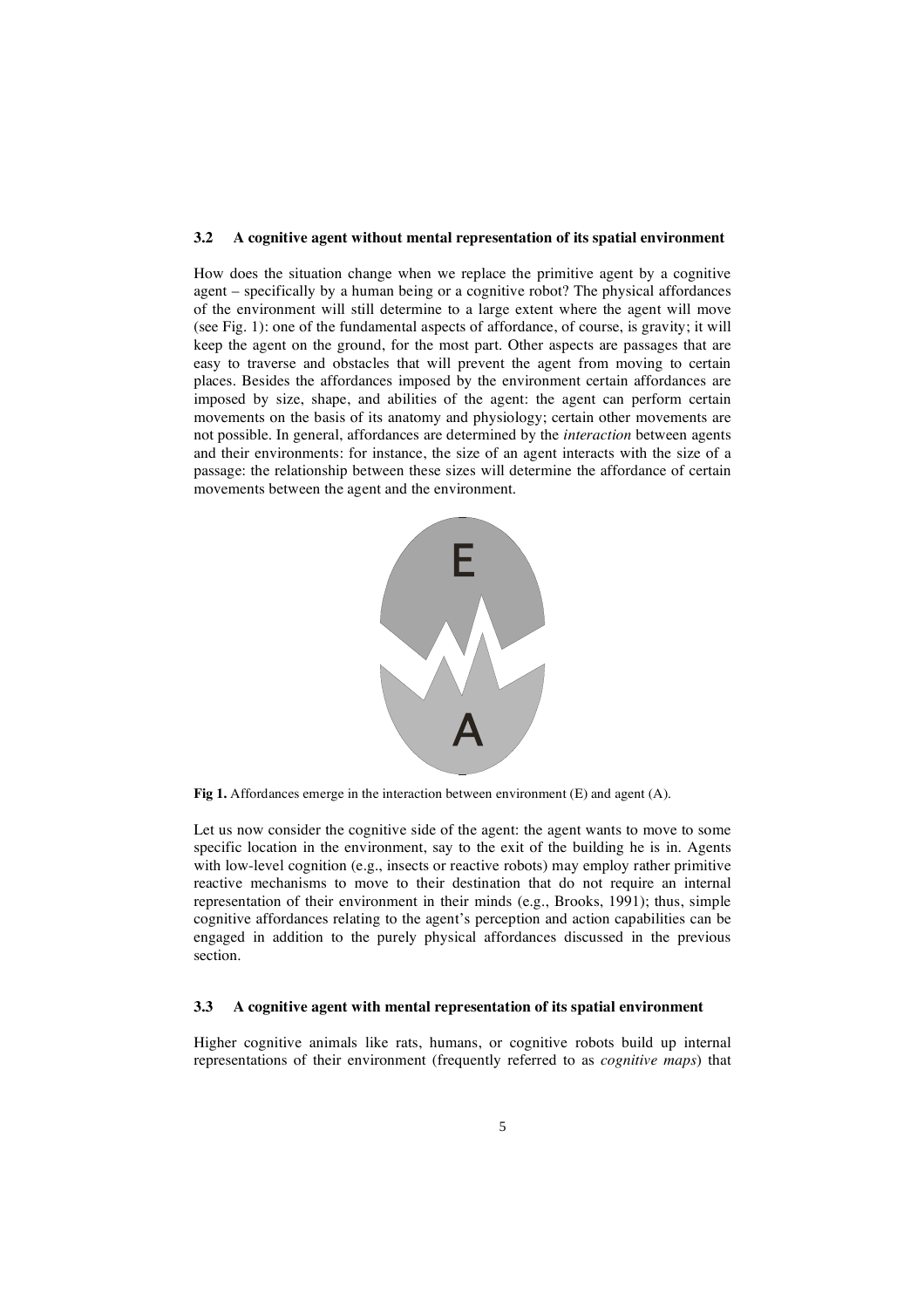help them to plan and control their movements in space (see Fig. 2). If a wayfinder's destination is not directly accessible to perception, a mental representation that functions as a memory for the structure of the environment is necessary to plan and carry out actions that will get the agent to its destination. Certain aspects of the spatial structure of the environment are represented in the memory of the cognitive agent to allow him, her, or it to reflect about the world and to plan actions to be carried out in the spatial environment.

Why is it economical to represent aspects of the world in which we are immersed? The answer is simple: if we can use a mental representation as a model of an environment we can carry out certain operations *mentally* that would otherwise require physical actions in the spatial environment itself. Besides the savings of *physical energy* and *time* through mental operations, there may be advantages due to suitable representation structures (Sloman, 1985), as these mental structures are not replicas of the environment. In addition, mental operations may be much less dangerous and harmful than the corresponding physical actions.



**Fig. 2.** Two worlds and a representation (correspondence) relation (cf. Palmer, 1978). In this example the arrows indicate the relation 'further north than'.

In short: we have information about the spatial environment twice: in the world and in the mind. The two information sources are connected through a *representational correspondence* (Palmer, 1978). Certain tasks are achieved more economically by taking a 'shortcut' through the mental representation than by taking action in the environment.

### **3.4 A cognitive agent with mental representation of its spatial environment and a map**

From the perspective of *cognitive architecture* the situation becomes much more complex when a map as a third element is integrated. If information about the environment is available in two incarnations – in the environment and in its mental representation – why do we need maps to find our way? A map is a third source of information about the spatial environment besides the two we dealt with in the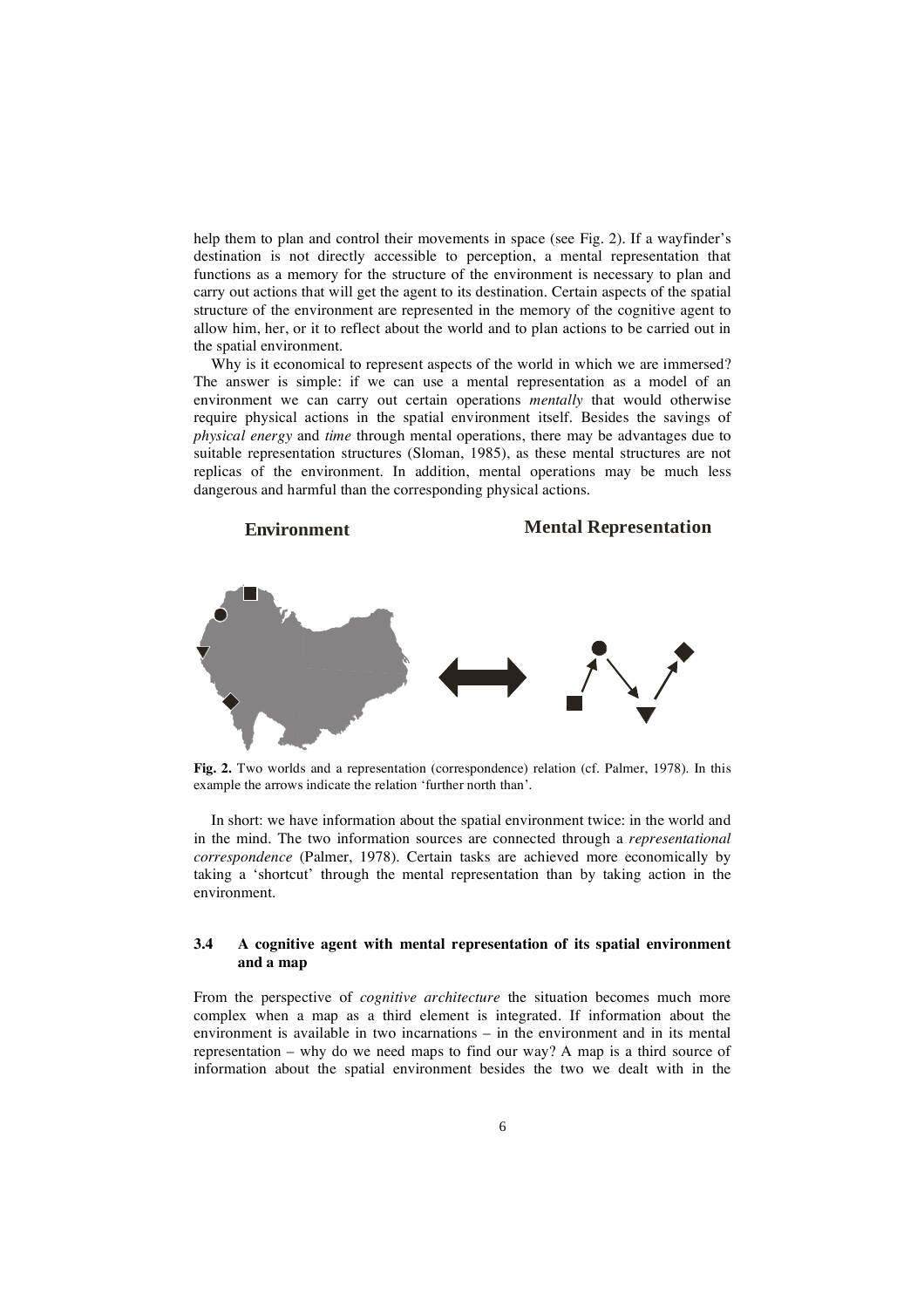previous section. The answer is simple again: a map enables a cognitive agent to solve spatial problems that he can solve neither by inspecting the environment nor by inspecting its mental representation.

A map can replace neither the environment nor its mental representation; however, a map can extend our cognitive capabilities in certain settings (e.g., Scaife & Rogers, 1996): (1) a map can provide information about environments which we are not immersed in and / or which we have never seen before; (2) a map can provide information about environments we have seen before but whose details have escaped our mind; and (3) a map can provide information about environments we are immersed in for which it may be difficult or impossible to get an overview; it enables us to get a global view of the environment that allows us to apply certain spatial reasoning mechanisms. Thus, a map can extend our mental representation of an environment and our mental representation can interact with this external representation to extend the range of problems we can solve.

We now have three sources of information about the spatial environment: the environment *E* itself, the mental representation of the agent *A*, and the external representation in form of a map *M*. The three information sources each are in a correspondence relation to the other two; these relations are depicted in Fig. 3:



**Fig. 3.** The relation C1 establishes a correspondence between the environment *E* and the mental representation of agent *A*; C2 establishes a correspondence between this mental representation and the map *M*; and through composition of C1 and C2, C3 sets some aspects of the environment  $\vec{E}$  in relation to the map  $\vec{M}$ .

The correspondences between the three sources of spatial information are established in different ways: C1 is more or less hardwired by means of the agent's sensory organs and / or established in early phases of getting acquainted with spatial environments (e.g., Clark, 1973; Wilson, 2002); in humans, the correspondence established by our perceptual / cognitive machinery becomes so strong that we sometimes are unable to distinguish between 'what is out there' in the real environment and what we know about it; a single correspondence relation is established.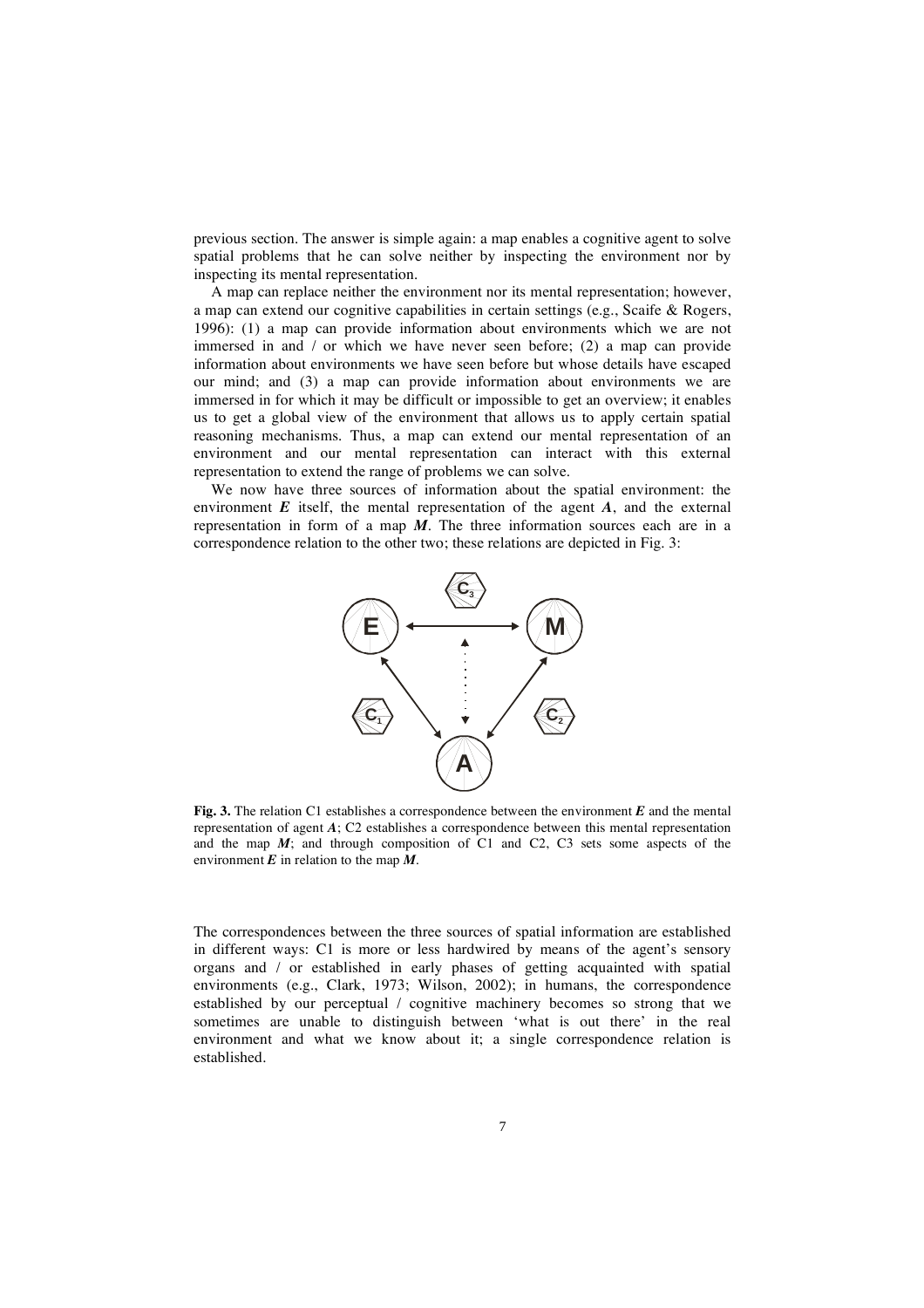The relation C2 is different in that it is not specified by the development of the perceptual apparatus: making and interpreting external representations of mental images is an art cognitive agents develop much later and there is not one 'natural' way of externalizing mental images or of interpreting external spatial representations. A variety of correspondence relations can be established here. A map can be conceived of as an abstract picture that can be interpreted in different ways and independently of the represented environment. A cognitive agent can use a map to reason about spatial relations even if no corresponding spatial environment exists; the relation C2 can be substituted for the relation C1 in such a way that the map becomes the target spatial environment or the representation of a fantasy world.

The correspondence relation C3 between the environment and the map representation is different again: it is established by the agent on a high cognitive level by composing the relations C1 and C2. An external depiction of something is never a representation by virtue of the intrinsic properties of the 'something' and the depiction; it becomes a representation by explicitly establishing correspondence relations (Furbach et al., 1985; Palmer, 1978).

As we pursue a cognitive perspective, we will only consider cognitively relevant aspects of these three entities with respect to the spatial tasks to be solved. In the environment *E*, these are the locations of physical objects present, their spatial relations with respect to each other, their shape and other properties of appearance, their visibility, their uniqueness and / or their distinctiveness in the environment, and possibly further aspects. Regarding agent *A*, we are concerned about (1) perceptual spatial abilities (specifically vision and audition, and possibly the sense of smell); (2) spatial memory abilities (specifically the ability to remember previously perceived environments and / or representations of environments); (3) abstraction abilities (in particular: abilities to develop a mental image of a real environment, to generate and interpret maps, and to relate the different representations); (4) imagery abilities (mental 'visualization' of those memories); (5) mental reasoning abilities (transformation of perception and memories into other forms); (6) spatial action abilities (the transformation of new insights about the spatial environment into physical actions in the environment; (7) spatial interaction abilities (abilities to communicate with other cognitive agents about spatial situations); these abilities involve (8) abilities to relate and integrate spaces of different scale and type: table top space, vista space, environmental space, ... (Montello, 1993) and (9) abilities to employ different spatial reference systems (Levinson, 1996) and to transform from one reference system to another. In the map  $M$ , we are concerned about adequate symbols and relations for depicting and interpreting spatial relations in a consistent and unambiguous way.

#### **3.5 Cognitive processes related to the three spatial information sources**

So far, we discussed representational correspondences as if they were static relationships. However, in as far as they are established by cognitive *processes*, we should point out the importance of dynamic aspects in establishing representational correspondences in spatial domains. The affordances of the spatial environment determine to a large extent how people perceive an environment, as we interpret the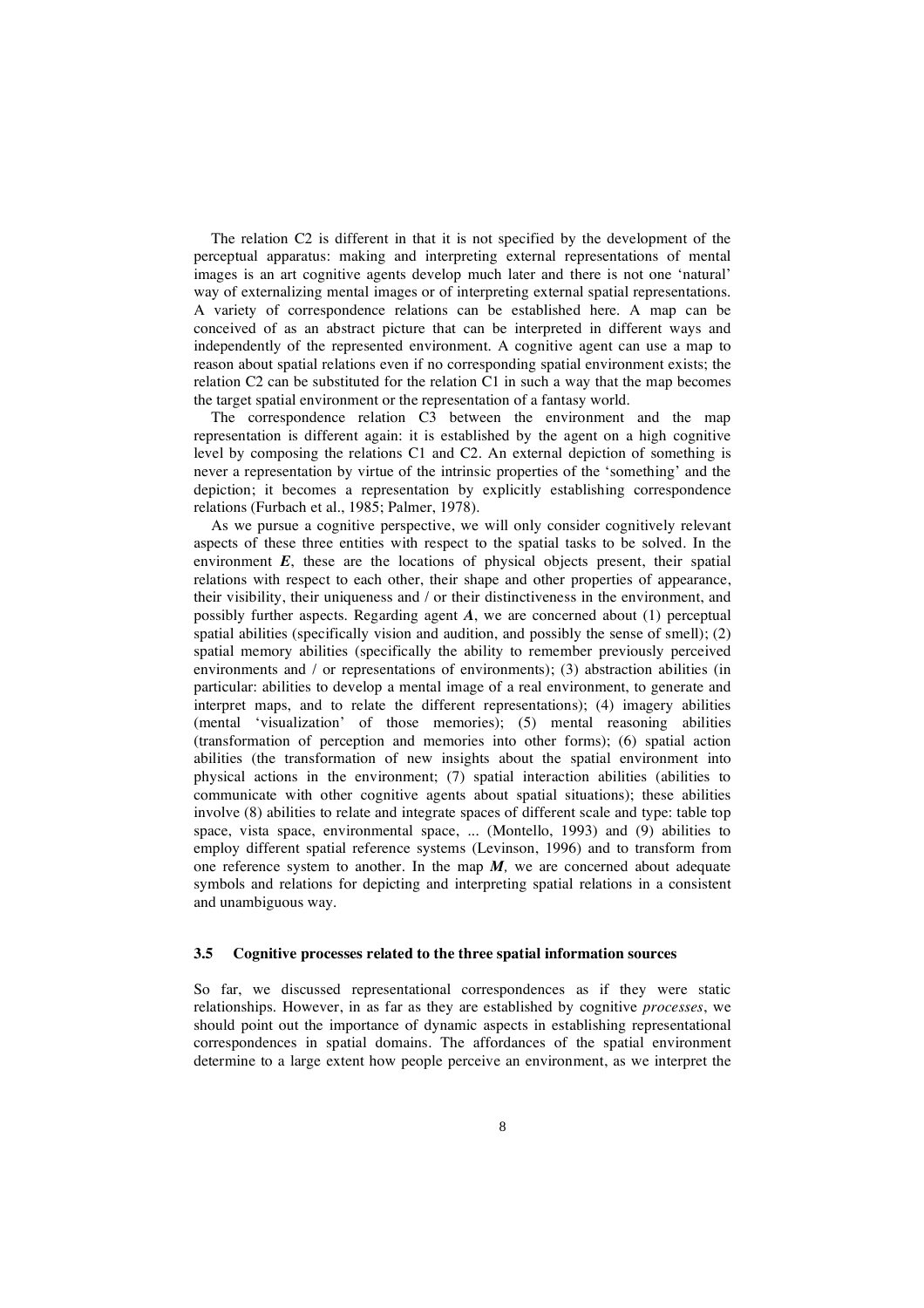world largely in terms of its functions and its presumed 'purposes'. They are important to generate expectations about what will or what might happen next. For humans, a small pathway in a meadow may be more salient and memorable than large branches of a tree while for birds and monkeys it may be the other way around; thus actual or potential actions and events structure the environment into relevant and irrelevant aspects (e.g., Richardson & Spivey, 2000).

The actions and events that may take place in the environment are reflected in mental capabilities in human mental representations: we can *imagine* the same type of actions and events mentally; in fact, it is much easier for us to imagine realistic events like a person walking down a pathway by mental simulation than fictional events like the disintegration or reconfiguration of the environment. Similarly, we use external maps to *physically* simulate actions like journeys by moving our finger across the line symbols that correspond to the pathways of the journey in the real environment or we *mentally* simulate such actions by traversing these line symbols with our visual perception and attention apparatus.

These examples and other evidence suggest that the spatial correspondence between different information sources is particularly useful for establishing a direct process correspondence between processes in the spatial environment, perceptual attention processes in vista space and table-top space, mental imagery processes, and manipulation processes in table-top space (Freksa, 2004).

### **4 Spatial context**

In the foregoing sections we established a general representation-theoretic framework involving a spatial environment, one or more cognitive agents, and external representations of the spatial environment; we will now use this framework to characterize various types of *spatial context* without differentiating between different aspects that may be involved in these contexts; instead, we will distinguish types of contexts on the basis of their role in the framework.

It is evident that in different cognitive domains different aspects are relevant and therefore different contexts apply; in our case we are interested in contexts in the environment, in the mental representation of the agent, in the external map representation, and in their mutual interactions. In the following, we will briefly sketch examples of such contexts. Again, we will stress the interaction between different entities in the architecture of a complex cognitive system involving the spatial environment, the cognitive agent, and an external representation structure. In this way, the agent will be the focus of attention as he contributes the cognitively active parts of the overall system. Contexts are then determined through cognitive functions that are involved in the interactions of the architectural components. To this end it becomes possible to relate the definition of (spatial) context to work in cognitive science and approaches of research on ontologies. A process-oriented characterization of context is a necessary requirement for the integration of context concepts in modern information systems. We will provide a short classification of spatial contexts and exemplify their role for the domain of wayfinding.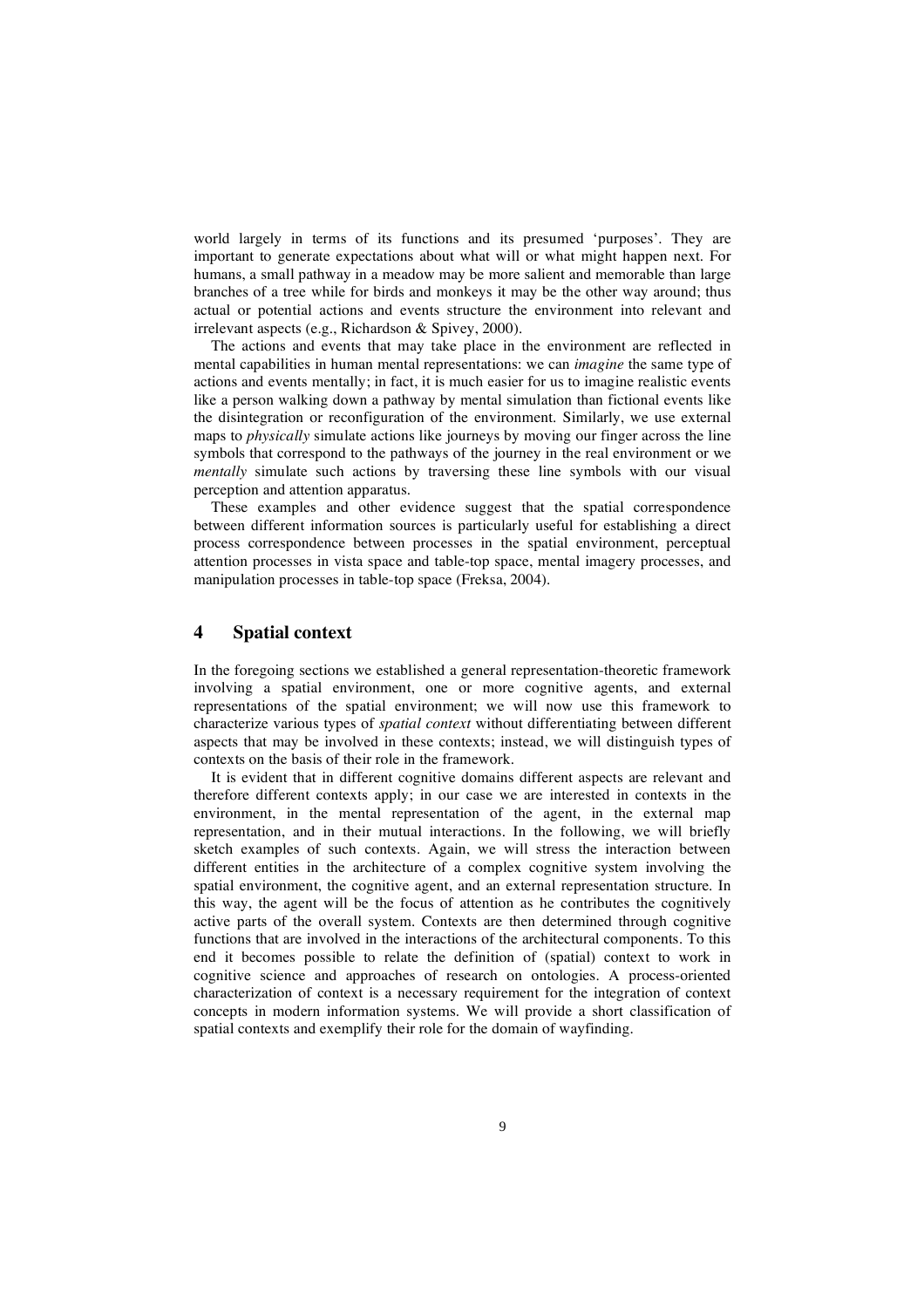#### **4.1 Situation context**

The spatial situation context of an object or of an agent is the spatial structure in the physical environment that this object or agent is embedded in. The available physical, perceptual, or cognitive processes will determine which structures influence a given situation and thus must be considered as part of the respective spatial context. For example, the relevant situation context for the movements of an amoeba consists of those spatial structures in the spatial vicinity of the amoeba that affect its motion pattern. For cognitive agents, the relevant spatial situation context varies depending on the focus if interest: are we interested in visual influences, auditory influences, or in the agent's disposition with respect to air flow and its temperature, or in a combination of various relevant factors. From a cognitive perspective we would argue that the relevancy of factors is determined by their role for the conceptualization process of the cognitive agent, i.e. the instantiation of a representation that takes into account several sources. This form of representation has been discussed under various names, for example, *current conceptual representation* (Habel, 2003), *conceptual structure* (Jackendoff, 1997), *current spatial representation* (Klippel et al., 2003). We will briefly describe the approaches from the domain of wayfinding and route directions that exemplify a formalization of simple conceptualization processes.

Duckham and Kulik (Duckham & Kulik, 2003) expand an approach by (Mark, 1985) on calculating a simplest paths. The general idea is to find a path in a network of paths that matches the criterion of being easy to describe. This approach is in contrast to other approaches that calculate, for example, the shortest connection between two locations. Conceptualization processes are a precondition for (verbal) descriptions of routes and verbalizations can be used as a window to these conceptualizations. The formalization of the "ease of description" by Mark (1985) can therefore be seen as a formalization of a conceptualization process, hence providing a formal description of a spatial context in the sense used in this article. The frame with slots that Mark uses for the characterization of actions at intersections and corresponding descriptions is the specification of a spatial context.

A similar yet antipodal approach is taken by Richter and Klippel (2005). Instead of providing a single description for finding the best matching paths in a network, a variety of descriptions is given to find the best conceptualizations for a given route. Each conceptualization is suited to identify and characterize a spatial context.

### **4.2 Mental context**

Processes in the mental representation of spatial environments are affected not only by perceptions of the environment but also by activated memory contents (e.g., Baddeley, 1986). For example, if a human cognitive agent has been mentally engaged in the dangers of wildlife, she or he will be more likely to suspect and associate dangerous creatures with natural spatial environments than otherwise. This mental spatial context may be activated by certain features in the environmental context, but it is independent of the fact whether or not wild animals actually exist in the perceived environment.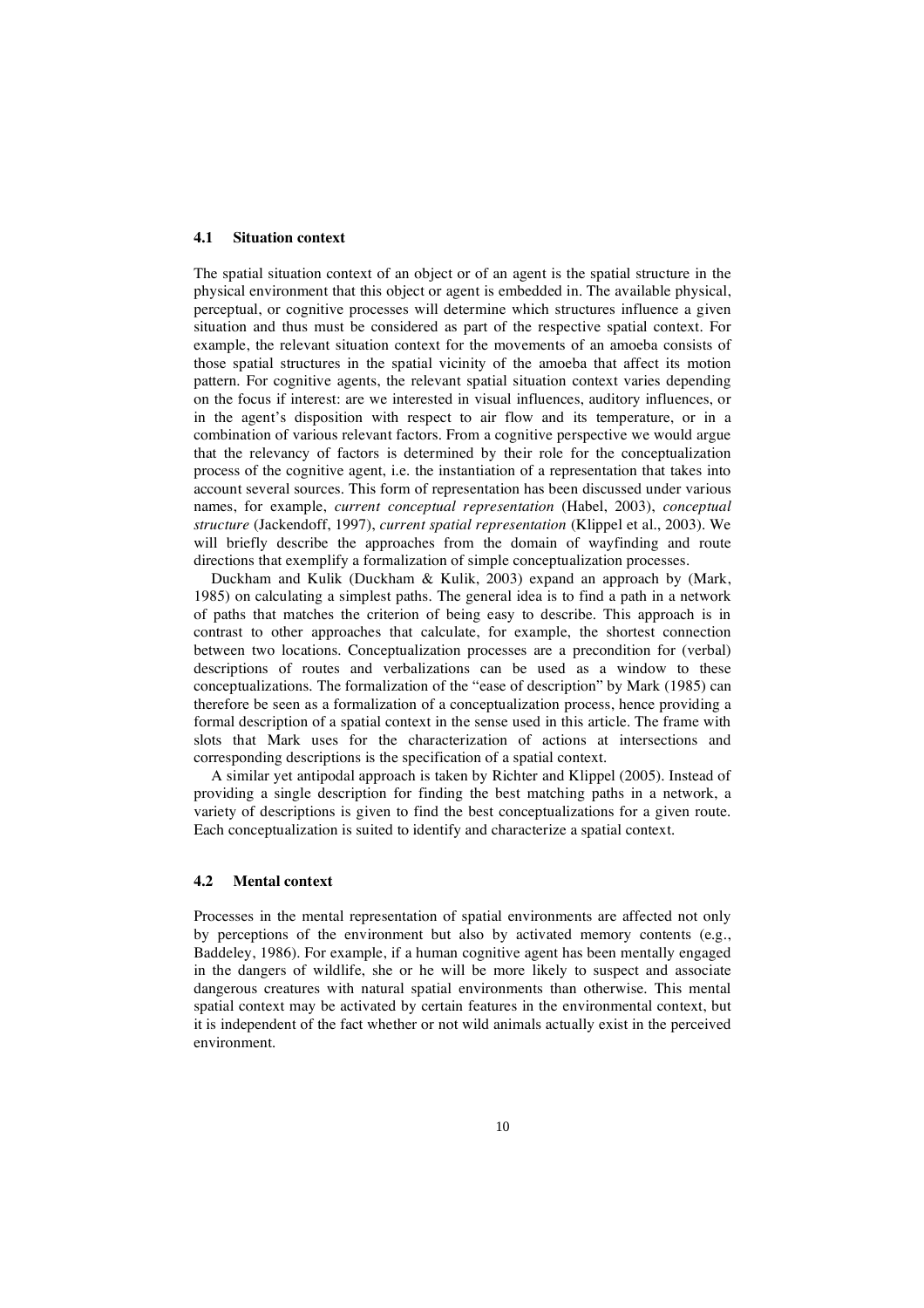### **4.3 Map context**

Accordingly, map context relates to spatial entities in the map that may affect the map generation and interpretation processes. For map generation, these may be entities that influence the map generalization process; for map interpretation, these may be entities that capture the map reader's attention.

#### **4.4 Other contexts relevant in spatial reasoning, action, interaction**

Our representation-theoretic characterization was restricted to the three sources of spatial information *E, A,* and *M*. However, if we augment the model, for example to include natural language as a source of information about space, a *language context* will get involved.

Not only the system components themselves but also their interactions can be used to define contexts. For example, an experienced map reader will apply different map interpretation processes than a novice; thus, the substructure (Frank, 2000) defines a context in which certain interpretations are generated while others are not. Or in the communication between two agents that each engage their own language with personal vocabulary and personal background knowledge, a specific communication context is created in which certain types of exchanges that are suited to this context are generated while others are not.

# **5 Application**

In a more or less static environment the location of the wayfinder will change during a physical wayfinding process; thus, at least the location is of spatio-temporal nature. A *location-aware*, *location-adaptive*, or *location-based* system interacts with the wayfinder *and* reacts to a change of her location at the same time. This means that location is used with the characteristics of a context as defined in the ubiquitous computing literature.

Location *per se* is not a context. We can assume location to exist independently of a perceiving mind. But it is the perceiving mind that identifies gestalt and affordance in the signals of perceptions of the environment and applies cognitive processes to focalize (Bal, 1997) experience of space either in internal cognitive representations or in external representations. In other words, the focalizer uses location to create a spatial context. Thereby the same location can be used to create different spatial contexts.

We will now discuss the creation of spatial context from location by our processoriented perspective, applying the principles introduced above.

### **5.1 Location and environment**

Each subject (wayfinder) and object (e.g., her mobile device) has a unique location in the physical world at each point in time. This location can be specified in terms of a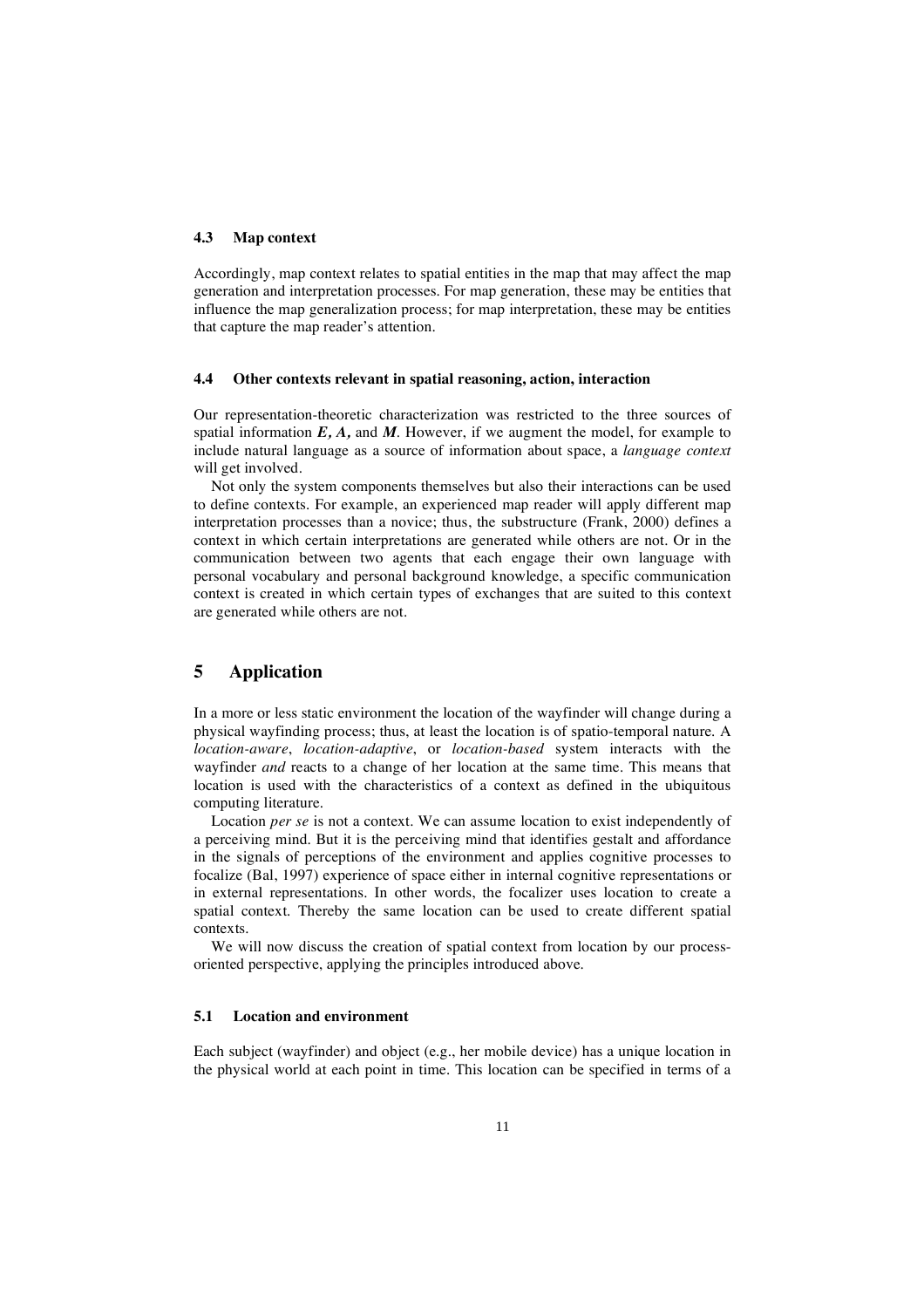three-dimensional body in relation to the rest of the spatial environment. Each body can be imposed with axes, giving it an orientation, and a center (frequently abstracted as position of the entire object). We consider location to specify a relation to other objects, while position specifies a relation in an (otherwise empty) reference frame. Location and position can be determined by perception and / or computation. Bodies can move, and thus, location can change. Individual body movements can be quite complex, and hence, are typically generalized and abstracted in mental representations (e.g., {activity, start, end} or {activity, start, direction}) and external representations (e.g., trajectories).

### **5.2 Location and wayfinder's mind**

The perceiving mind of a wayfinder focalizes location into a spatial context of *I-amhere*. The internal spatio-temporal concept of *I-am-here-now* extremely depends on other contexts. A child playing hide-and-seek will have a relatively detailed idea of Iam-here, and a person experiencing 'Europe-in-ten-days' will have a relative coarse idea, maybe two-dimensional if not one-dimensional (see also Read & Budiarto, 2003), even if both share the same location. They have a different perspective on their immediate environment, and they perceive different entities in their environment, in terms of potential activities. The same is true, for example, for a pedestrian and a bicyclist, who are at the same location.

A primitive agent without cognitive capabilities (see Section 3.1) is a purely reactive agent. Sensed physical affordances lead to hard-wired motor actions. With no cognitive processes involved, the agent is located, but establishes no spatial context.

A cognitive agent without a mental representation of its environment can perceive gestalt and affordances (see Section 3.2), and will focalize perceptions at least to a level of planning and controlling future actions. Spatial context is minimal, but depends fully on these cognitive processes; these processes, in turn, depend on the embodiment of the cognizer: a wheeled robot plans and controls actions differently then a legged robot, for example.

A cognitive agent with mental representation of her environment (see Section 3.3) focalizes perceptions to an internal representation; the agent establishes representations of the relationships of her body to other bodies in the environment depending on current cognitive processes. Hence, location is transformed in (complex) spatial context.

#### **5.3 Location and external map**

An external map represents location of a moving agent typically by reducing the notion to position. A familiar representation of position on a map is a point in a twodimensional space, a projection of the earth's surface to a plane surface. The point is characterized by coordinates in a specific spatial reference system (the mapping system), and possibly by a covariance matrix describing positional accuracy. In an alternative form of representation, position can be characterized qualitatively (e.g., in sketch maps).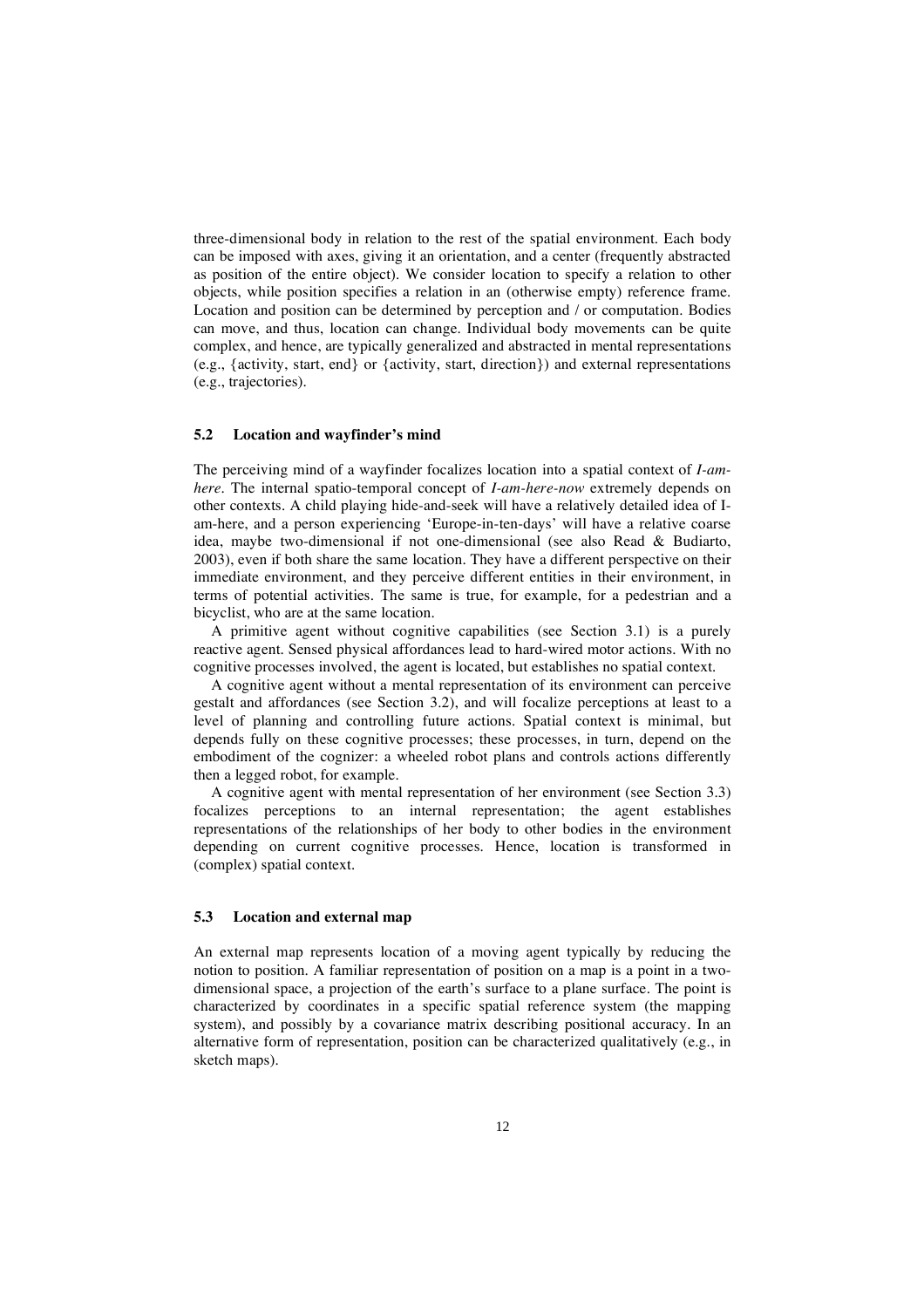In these cases, location is constructed by means of positioning techniques. The location of the mobile positioning device is only an approximation of the location of the wayfinder, since they are two different bodies and use two different sensing techniques to derive their position. Depending on the respective positioning technology of a device, its position can be represented by GPS coordinates, cell IDs of a wireless communication network, or coordinates matched to a particular travel network (Schiller & Voisard, 2004; Scott-Young & Kealy, 2002). Furthermore, the current location of the positioning device – which becomes the location on the map – can differ from the location represented on the map, due to inaccurate or outdated positioning.

So far, we have considered position as a representative of location. Nevertheless, by putting the position on a map the map making agent establishes relations between represented objects and the current position of the agent. The agent does this by applying cartographic variables like selection, accentuation, generalization, or displacement. The controlled application of these variables is, again, focalization, based on cognitive processes.

### **6 Conclusions**

Nevertheless, the definitions of context hedge to render the term more precise and rather add aspects to it. The current paper tried a different approach by focusing on spatial context and relying on cognitive processes as a means for defining context. The general approach taken is a representation-theoretic characterization of the trilateral interactions that take place when a cognitive agent is active in an environment aided by a map-like representation.

In this article we considered the notion of spatial context in terms of cognitive processes involved in the interaction between cognitive agents, spatial environments, and cartographic maps. Defining spatial context through cognitive processes (especially spatial cognitive processes) allows for the integration of several currently discussed topics, for example, principles of embodied cognition, such as cognitive off-loading (Wilson, 2002), that are regarded as most useful in spatial tasks. Our approach develops a framework for context to demonstrate the relationships between environmental spatial context, mental spatial context, and map spatial context for a wayfinder.

The presented formal method constitutes an operational approach to characterize specific spatial contexts involved in cognitive interactions. Our method does not incorporate user studies regarding specific features or aspects that may have to be taken into account in cognitive modeling; rather, it presents the architecture of a model for cognitive processing into which the results of such studies easily can be incorporated. Categories of context are formed through the type of knowledge engaged in the cognitive processes, not by ad-hoc decisions. This representationtheoretic approach makes the representation relations between different cognitively relevant domains explicit and can be applied to other aspects of context equally well and will clarify the notions of context in the corresponding approaches.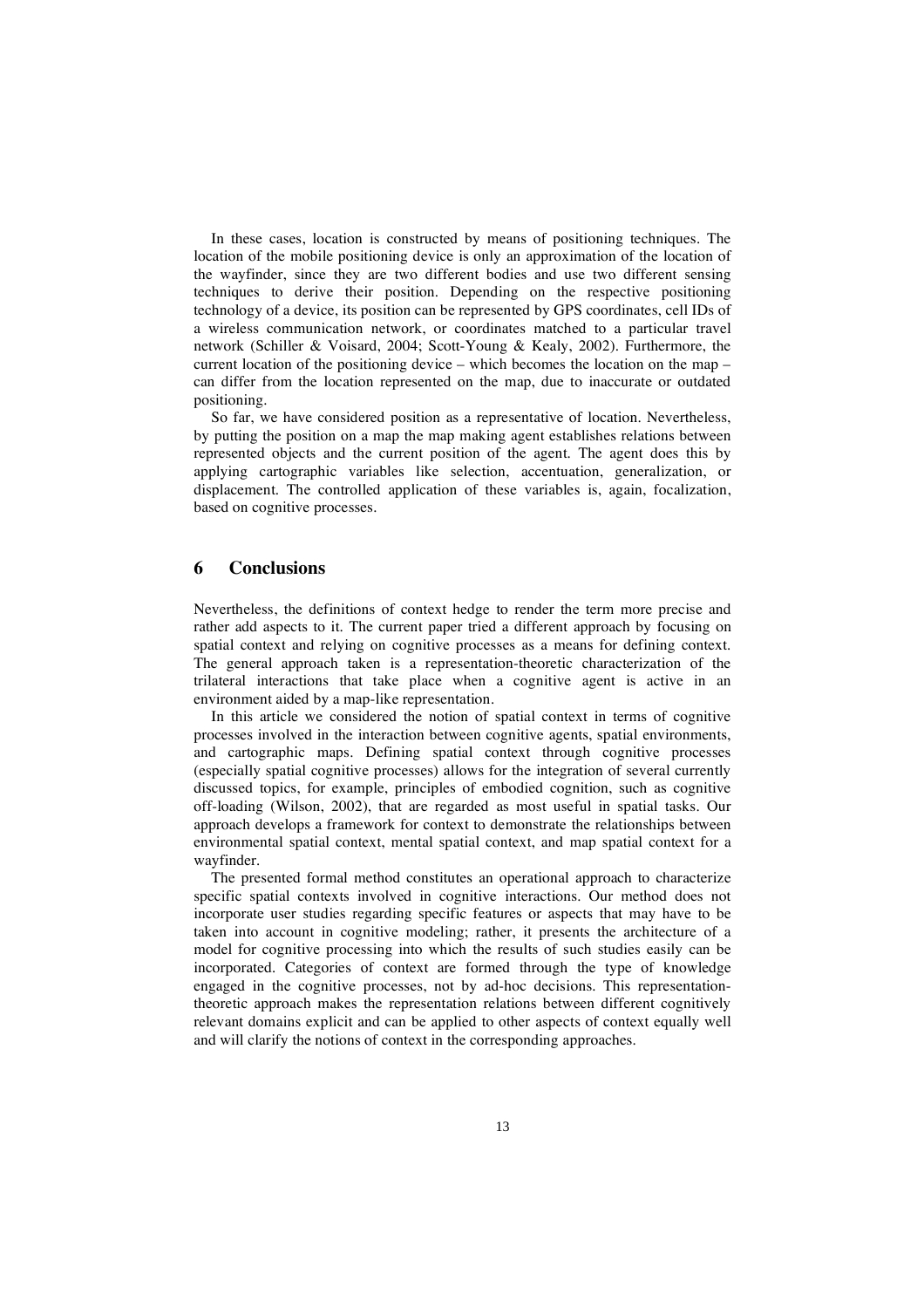### **Acknowledgements**

Funding by the German Research Foundation (DFG) for the Transregional Collaborative Research Center SFB/TR 8 Spatial Cognition at the Universities Bremen and Freiburg and by the Collaborative Research Centre for Spatial Information, Department of Geomatics, The University of Melbourne, Australia, is gratefully acknowledged.

#### **References**

- Abowd, G. D., Atkeson, C. G., Hong, J., Long, S., Kooper, R., & Pinkerton, M. (1997). Cyberguide: A Mobile Context-Aware Tour Guide. *ACM Wireless Networks, 3*(5), 421-433.
- Baddeley, A. D. (1986). *Working memory*. New York: Oxford University Press.
- Bal, M. (1997). *Narratology: Introduction to the Theory of Narrative* (Second Edition ed.). Toronto: University of Toronto Press.
- Braitenberg, V. (1984). *Vehicles. Experiments in synthetic psychology*. Cambridge, MA: MIT Press.
- Brooks, R. (1991). Intelligence without representation. *Artificial Intelligence, 47*, 139- 160.
- Chen, G., & Kotz, D. (2000). *A Survey of Context-Aware Mobile Computing Research* (Dartmouth Computer Science Technical Report TR2000-381). Hanover, NH: Department of Computer Science, Dartmouth College.
- Clark, H. H. (1973). Space, time, semantics, and the child. In T. E. Moore (Ed.), *Cognitive development and the acquisition of language* (pp. 28-63). New York: Academic Press.
- Dey, A. K. (1998). *Context-Aware Computing: The CyberDesk Project.* Paper presented at the AAAI '98 Spring Symposium, Stanford, CA.
- Dix, A., Rodden, T., Davies, N., Trevor, J., Friday, A., & Palfreyman, K. (2000). Exploiting space and location as a design framework for interactive mobile systems. *ACM Transactions on Computer-Human Interaction, 7*(3), 285-321.
- Duckham, M., & Kulik, L. (2003). "Simples" paths: Automated route selection for navigation. In W. Kuhn, M. Worboys & S. Timpf (Eds.), *Spatial Information Theory: Foundations of Geographic Information Science. Conference on Spatial Information Theory (COSIT) 2003.* (pp. 182-199). Berlin: Springer.
- Elias, B. (2003). Extracting Landmarks with Data Mining Methods. In W. Kuhn, M. F. Worboys & S. Timpf (Eds.), *Spatial Information Theory* (Vol. 2825, pp. 398-412). Berlin: Springer.
- Frank, A. U. (2000). Spatial communication with maps: Defining the correctness of maps using a multi-agent simulation. In C. Freksa, W. Brauer, C. Habel & K. F. Wender (Eds.), *Spatial cognition II: Integrating abstract theories, empirical studies, formal methods, and practical applications*. Berlin: Springer.
- Freksa, C. (2004). Spatial Cognition an AI perspective. In R. López de Mantaras & L. Saitta (Eds.), *ECAI 2004*. Amsterdam: IOS Press.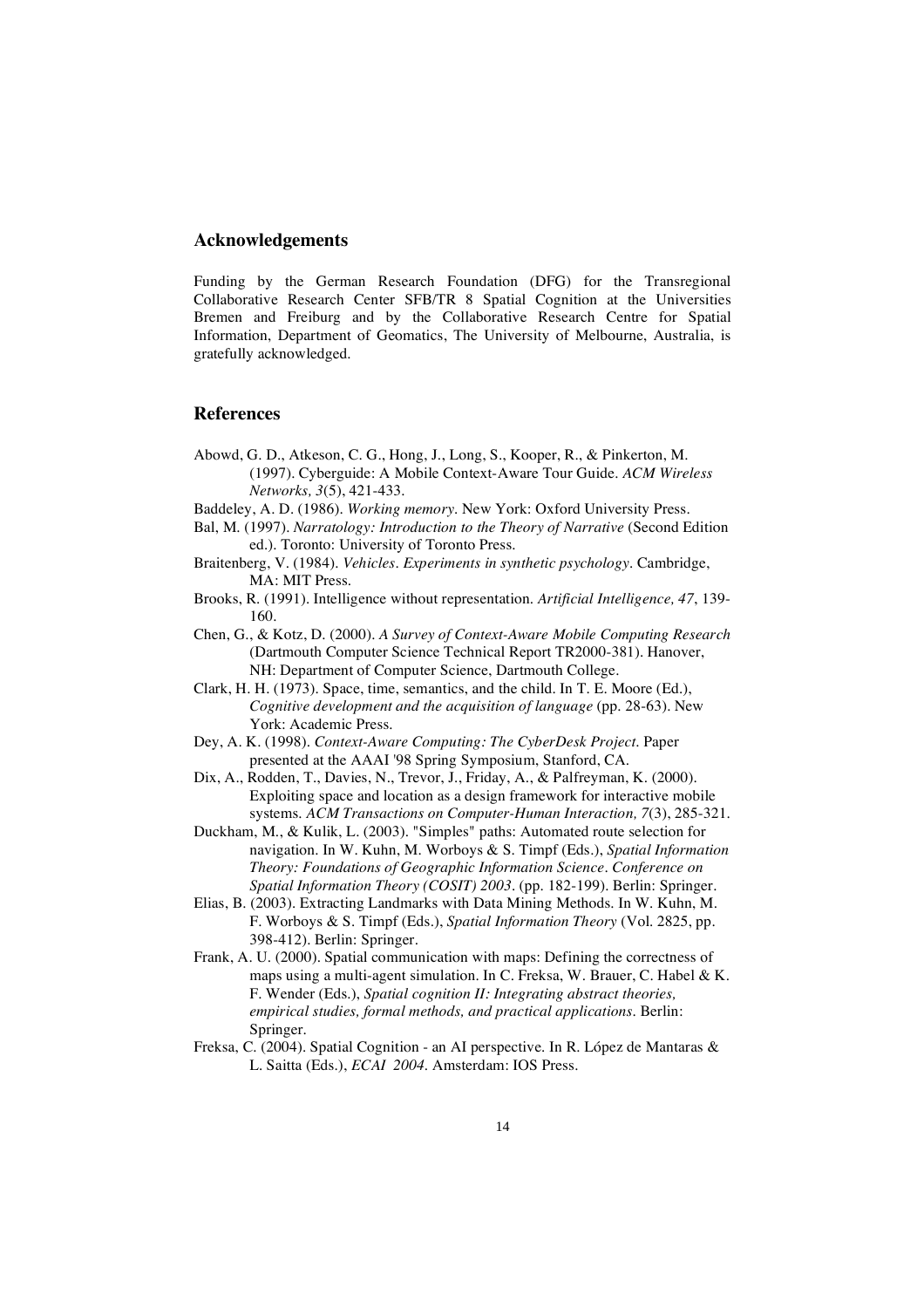- Furbach, U., Dirlich, G., & Freksa, C. (1985). Towards a theory of knowledge representation systems. In W. Bibel & B. Petkoff (Eds.), *Artificial intelligence methodology, systems, applications* (pp. 77-84). Amsterdam: North-Holland.
- Gibson, J. J. (1979). *The ecological approach to visual perception*. Boston, MA: Houghton Mifflin.
- Habel, C. (2003). *Incremental generation of multimodal route instructions.* Paper presented at the Natural Language Generation in Spoken and Written Dialogue, AAAI Spring Symposium 2003, Palo Alto, CA.
- Ishii, H., & Ullmer, B. (1997). *Tangible Bits: Towards Seamless Interfaces between People, Bits and Atoms.* Paper presented at the Conference on Human Factors in Computing Systems (CHI '97), Atlanta.
- Jackendoff, R. (1997). *The architecture of the language faculty*. Cambridge, MA: MIT Press.
- Kjeldskov, J., Howard, S., Murphy, J., Carroll, J., Vetere, F., & Graham, C. (2003). *Designing TramMate – a context aware mobile system supporting use of public transportation.* Paper presented at the Designing User Interface 2003 Conference, San Francisco, CA.
- Klippel, A., Tappe, T., & Habel, C. (2003). Pictorial Representations of Routes: Chunking Route Segments during Comprehension. In C. Freksa, W. Brauer, C. Habel & K. F. Wender (Eds.), *Spatial Cognition III. Routes and Navigation, Human Memory and Learning, Spatial Representation and Spatial Learning.* (pp. 11-33). Berlin: Springer.
- Levinson, S. C. (1996). Frames of reference and Molyneux's question: Crosslinguistic evidence. In P. Bloom, M. Peterson, L. Nadel & M. Garrett (Eds.), *Language and Space* (pp. 109-169). Cambridge, MA: MIT Press.
- Levinson, S. C. (2003). *Space in Language and Cognition*. Cambridge: Cambridge University Press.
- Mark, D. M. (1985). Automated route selection for navigation. *IEEE Aerospace and Electronic Systems Magazine, 1*, 2-5.
- Mark, D. M., Skupin, A., & Smith, B. (2001). Features, Objects, and Other Things: Ontological Distinctions in the Geographic Domain. In D. R. Montello (Ed.), *Spatial Information Theory* (Vol. 2205, pp. 489-502). Berlin: Springer.
- Mark, D. M., & Turk, A. G. (2003). Landscape Categories in Yindjibarndi. In W. Kuhn, M. F. Worboys & S. Timpf (Eds.), *Spatial Information Theory* (Vol. 2825, pp. 28-45). Berlin: Springer.
- Mayrhofer, R., Radi, H., & Ferscha, A. (2003). *Recognizing and Predicting Context by Learning from User Behavior.* Paper presented at the International Conference On Advances in Mobile Multimedia (MoMM2003), Linz, Austria.
- Montello, D. R. (1993). Scale and multiple psychologies of space. In A. U. Frank & I. Campari (Eds.), *Spatial information theory: A theoretical basis for GIS.* (pp. 312-321). Berlin: Springer.
- Nicklas, D., Großmann, M., Schwarz, T., Volz, S., & Mitschang, B. (2001). A Model-Based Open Architecture for Mobile, Spatially-Aware Applications. In C. S. Jensen, M. Schneider, B. Seeger & V. J. Tsotras (Eds.), *Advances in Spatial and Temporal Databases* (Vol. 2121, pp. 117-135). Berlin: Springer.